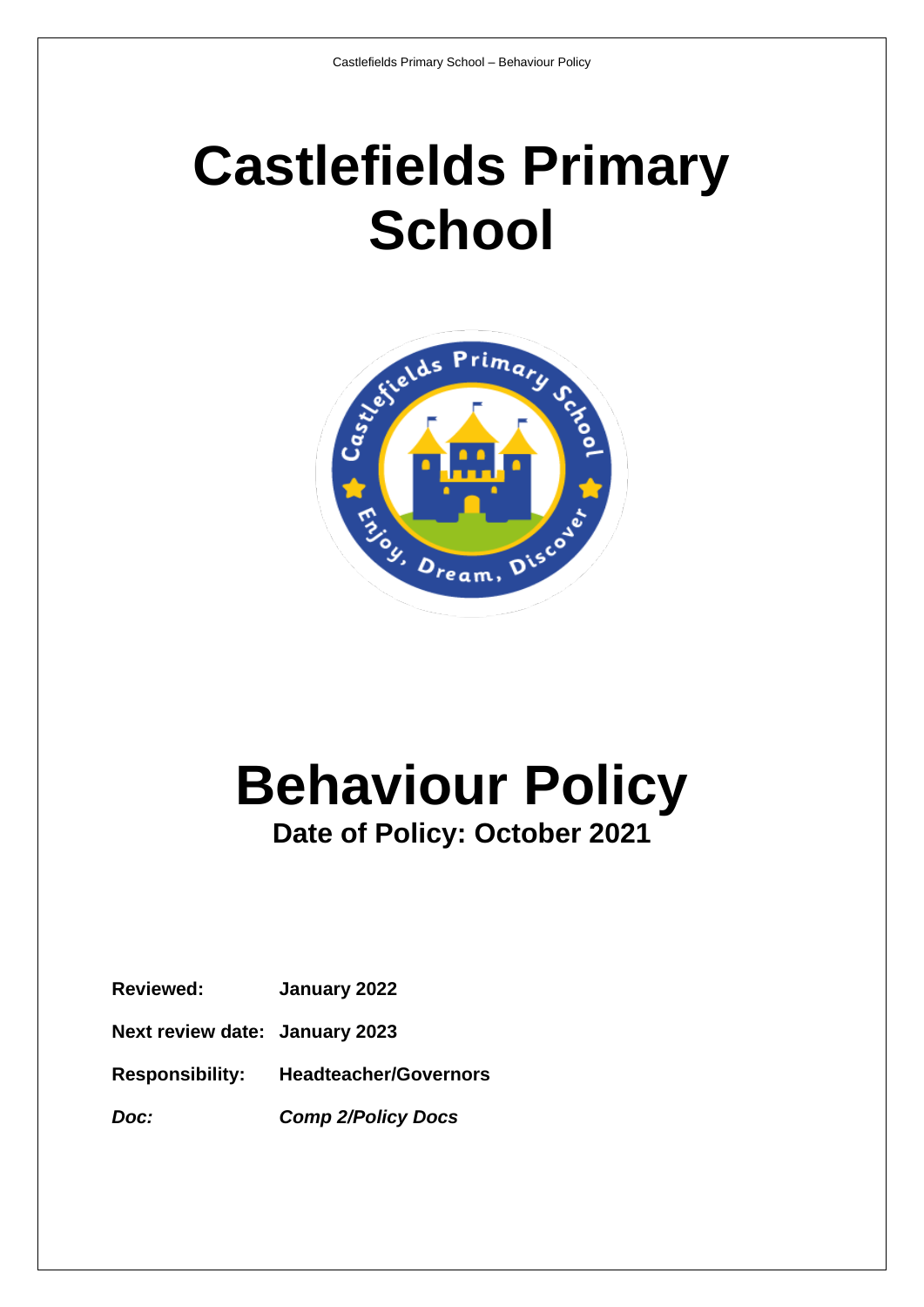#### **Rationale**

At Castlefields Primary School we believe effective teaching and learning cannot take place without good behaviour. Children need a calm and purposeful atmosphere in order to learn and experience success. We believe we should encourage positive attitudes to each other both in the classroom and in the school environment so that all children feel safe and secure.

Castlefields Primary School adopts a positive approach to behaviour management. We aim to develop good habits of self discipline in pupils. We look at ways to encourage and reward children, while making it very clear that anti-social and disruptive behaviour will not be tolerated. We also believe it is very important to include parents in what we do at school to encourage and foster good behaviour and attitudes.

#### **Aims**

- To positively encourage and recognise acts of respect and consideration to others.
- To establish a set of rules, agreed and followed by all (see Appendix 1)
- To implement necessary school rules fairly and consistently to foster good behaviour in a positive way.
- To achieve a healthy balance between rewards and punishments, rewarding good behaviour and attitudes to work and having strategies and approaches in place to deal with unacceptable behaviour.
- To create an atmosphere of hard work, commitment and responsibility, which will develop self-discipline.
- To ensure that all members of the school community work together to promote good behaviour.
- To involve children and staff in the reviewing of school rules and the behaviour policy.
- To record all reports of negative behaviour on CPOMS
- To ensure equal access to the curriculum for all regardless of gender, ethnicity, socio-economic background or special educational needs.

To positively encourage British Values by:

- Ensuring children become valuable and fully rounded members of society who treat others with respect and tolerance, regardless of background.
- Promoting the basic British values of democracy, the rule of law, individual liberty, and mutual respect and tolerance for those of different faiths and beliefs.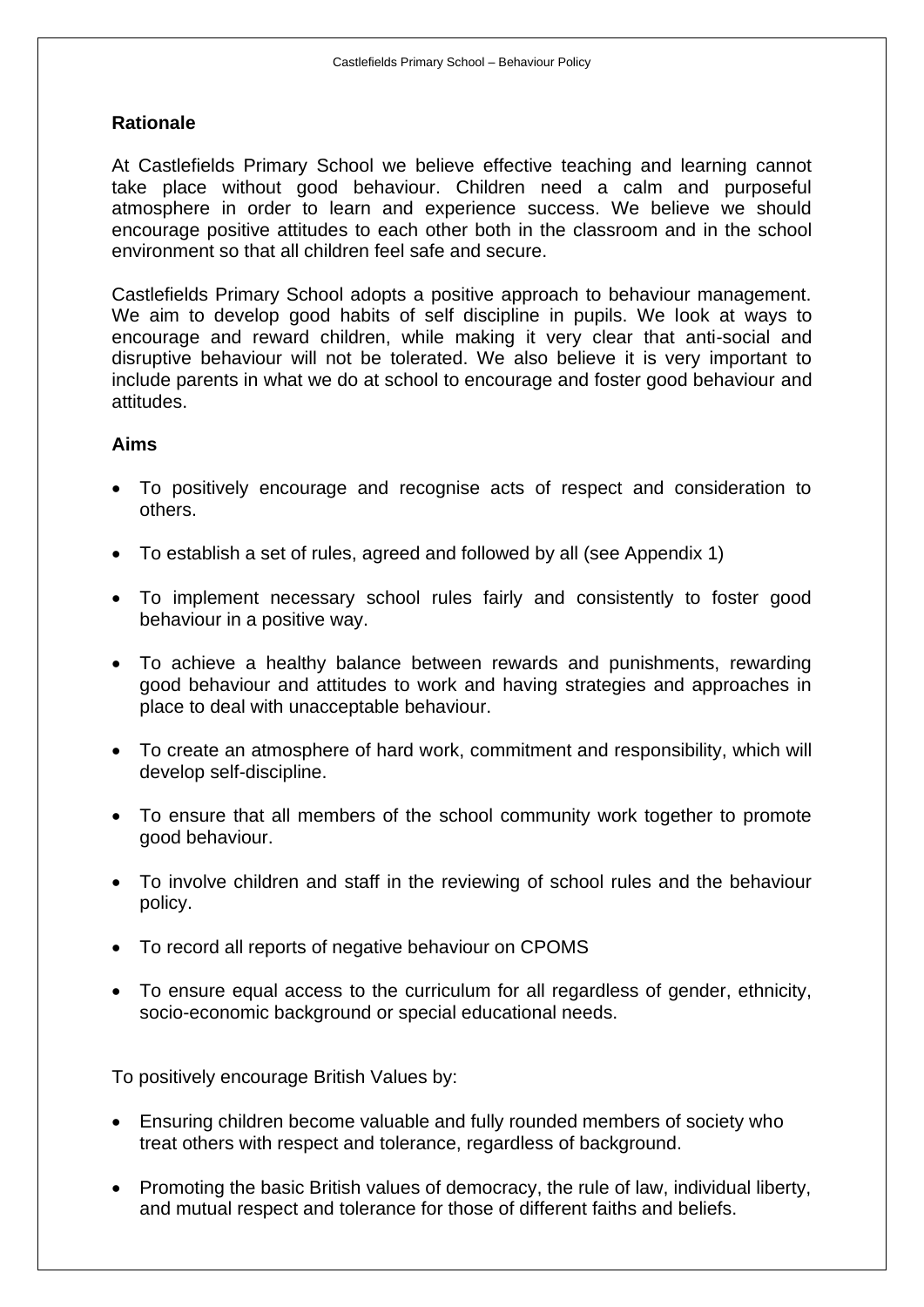• This will ensure Castlefields pupils understand the importance of respect and leave school fully prepared for life in modern Britain.

#### **To achieve these aims we will:**

- Develop a whole school approach to deal with unacceptable behaviour, where we reward good work and behaviour and impose sanctions on those pupils who choose not to keep to the school rules (see School Rules – Appendix 1)
- To ensure equal access to a broad educational experience for all.
- Keep parents informed of our school rules and our rewards and punishments as appropriately. Communicate to parents when pupils are behaving and working well and when there is a cause for concern.
- Teach our pupils that their actions have consequences.
- Raise awareness of school rules and issues relating to behaviour towards others in acts of collective worship and in PSHE lessons.

Castlefields School will not discriminate against a pupil or prospective pupil by treating them less favourably because of their:

- gender
- race
- equality
- disability
- religion or belief
- sexual orientation
- gender reassignment
- pregnancy or maternity

Negative behaviour recorded on CPOMS will be closely monitored

#### **Behaviour**

School rules highlighting positive behaviour are displayed. These systems will vary according to the age of the children.

Various rewards are used across the School e.g. stickers, certificates, star of the week, table points etc. (appropriate to the age of the child) to highlight positive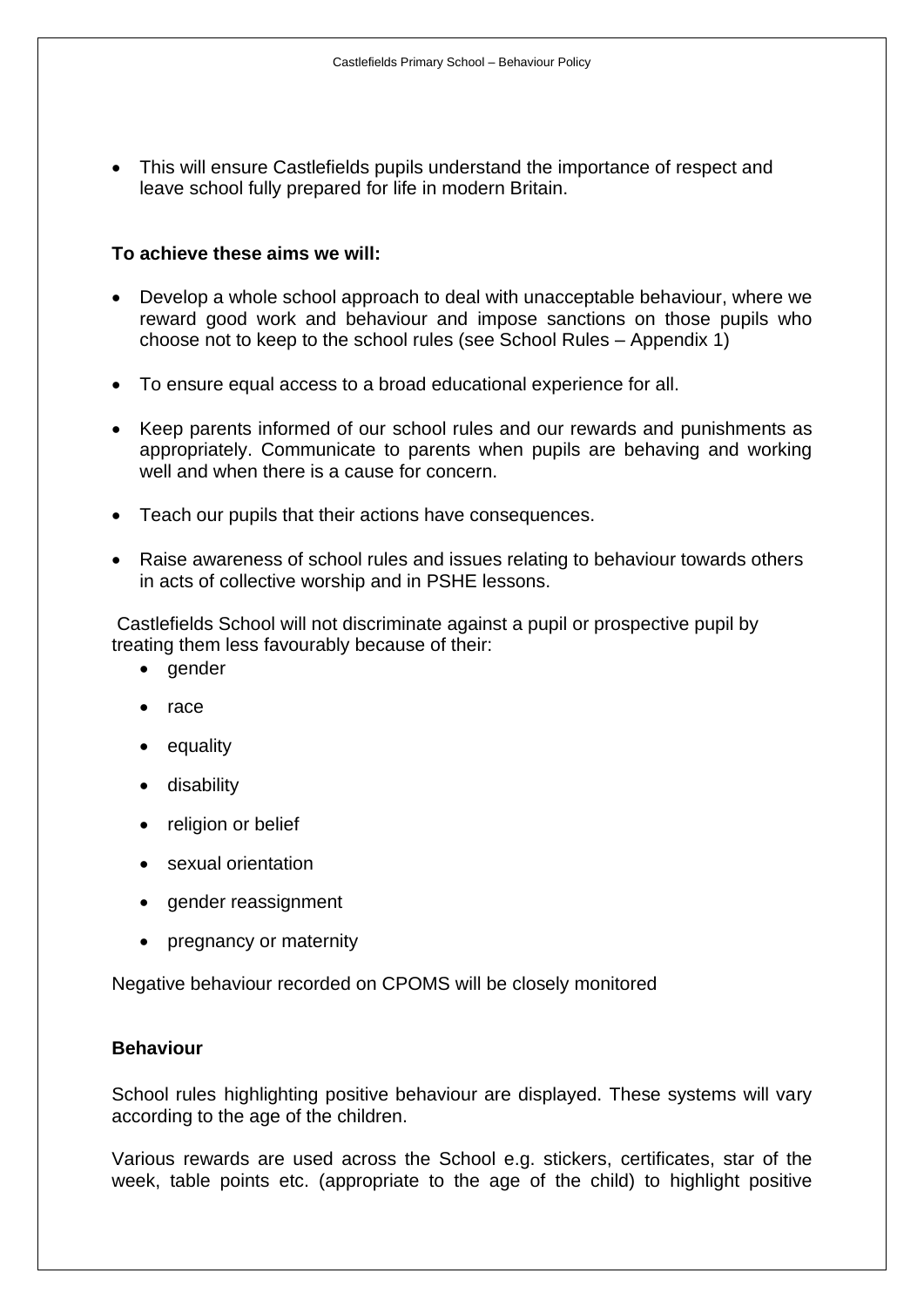behaviours. House points are used across the whole school to reward positive behaviour.

Class teachers monitor unacceptable behaviour for their own class, supported by any other adults working in school.

#### **Monitoring of Behaviour**

Adults in school monitor behaviour.

The class teacher discusses the school rules with each class. In this way, every child in the school knows the standard of behaviour that we expect in our school.

All members of staff are aware of the regulations regarding the Use of Reasonable Force in Schools 2013. Adults in our school do not hit, push or slap children. Staff only intervene physically to restrain children or to prevent injury to a child, or if a child is in danger of hurting him/herself. The actions that we take are in line with government guidelines on the restraint of children. Key staff are trained in MAPA (Management of Actual or Potential Aggression) which is a form of de-escalation and safe physical restraint should this ever be needed.

(see Anti-Bullying Policy)

#### **Reparation for Unacceptable Behaviour**

The class teachers in our school have high expectations of the children in terms of behaviour, and they strive to ensure that all children work and behave to the best of their ability.

It is the responsibility of the class teacher to ensure that the school rules are enforced in their class, and that their class behaves in a responsible manner during lesson time.

The class teacher treats each child fairly and enforces the classroom code consistently.

The teacher treats all children in their class with respect and understanding.

Where necessary the class teacher liaises with the SENDCO to involve external agencies, as necessary, to support and guide the progress of each child.

The class teacher reports to parents about the progress of each child in their class, in line with the whole–school policy. The class teacher may also contact a parent if there are concerns about the behaviour or welfare of a child.

#### **The Role of the Head**

It is the responsibility of the Headteacher, under the School Standards and Framework Act 1998, to implement the school behaviour policy consistently throughout the school, and to report to governors, when requested, on the effectiveness of the policy.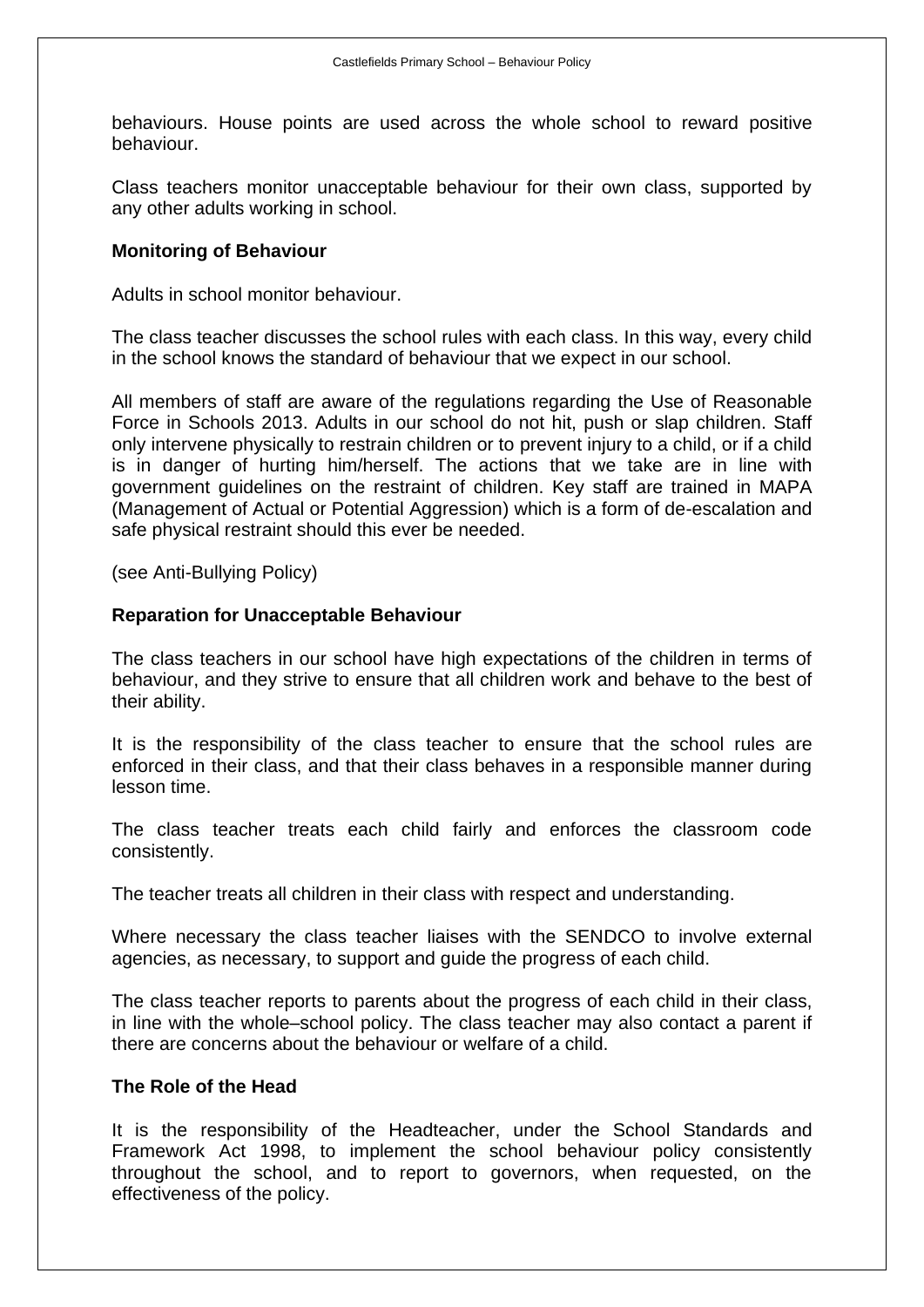It is also the responsibility of the Headteacher and all individuals in the school, to ensure the health, safety and welfare of all children in the school.

The Headteacher supports the staff by implementing the policy, by setting the standards of behaviour, and by supporting staff in the implementation of the policy.

The Headteacher keeps records of all reported serious incidents of misbehaviour.

The Headteacher has the responsibility for giving fixed-term exclusions to individual children for serious acts of misbehaviour. For repeated or very serious acts of antisocial behaviour, the Headteacher may permanently exclude a child. Both these actions are only taken after the school governors have been notified.

#### **The Role of Parents**

The school works collaboratively with parents, so children receive consistent messages about how to behave at home and at school.

We share the behaviour policy on the school website.

We expect parents to support their child's learning, and to co-operate with the school, as set out in the home–school agreement. We try to build a supportive dialogue between the home and the school, and we inform parents if we have concerns about their child's welfare or behaviour.

If the school has to use reasonable sanctions to punish a child, parents should support the actions of the school. If parents have any concern about the way that their child has been treated, they should initially contact the class teacher, then the Head. If the concern remains, they should contact the school governors. If these discussions cannot resolve the problem, a formal grievance or appeal process can be implemented in line with the School Complaints Policy.

#### **The Role of Governors**

The governing body has the responsibility of setting down these general guidelines on standards of discipline and behaviour, and of reviewing their effectiveness. The governors support the Headteacher in carrying out these guidelines.

The Headteacher has the day-to-day authority to implement the school behaviour and discipline policy, but governors may give advice to the Headteacher about particular disciplinary issues. The Headteacher must take this into account when making decisions about matters of behaviour.

#### **Fixed-Term and Permanent Exclusions**

Only the Headteacher (or the acting Headteacher) has the power to exclude a pupil from school. The Headteacher may exclude a pupil for one or more fixed periods, for up to 45 days in any one school year. The Headteacher may also exclude a pupil permanently. It is also possible for the Headteacher to convert a fixed-term exclusion into a permanent exclusion, if the circumstances warrant this.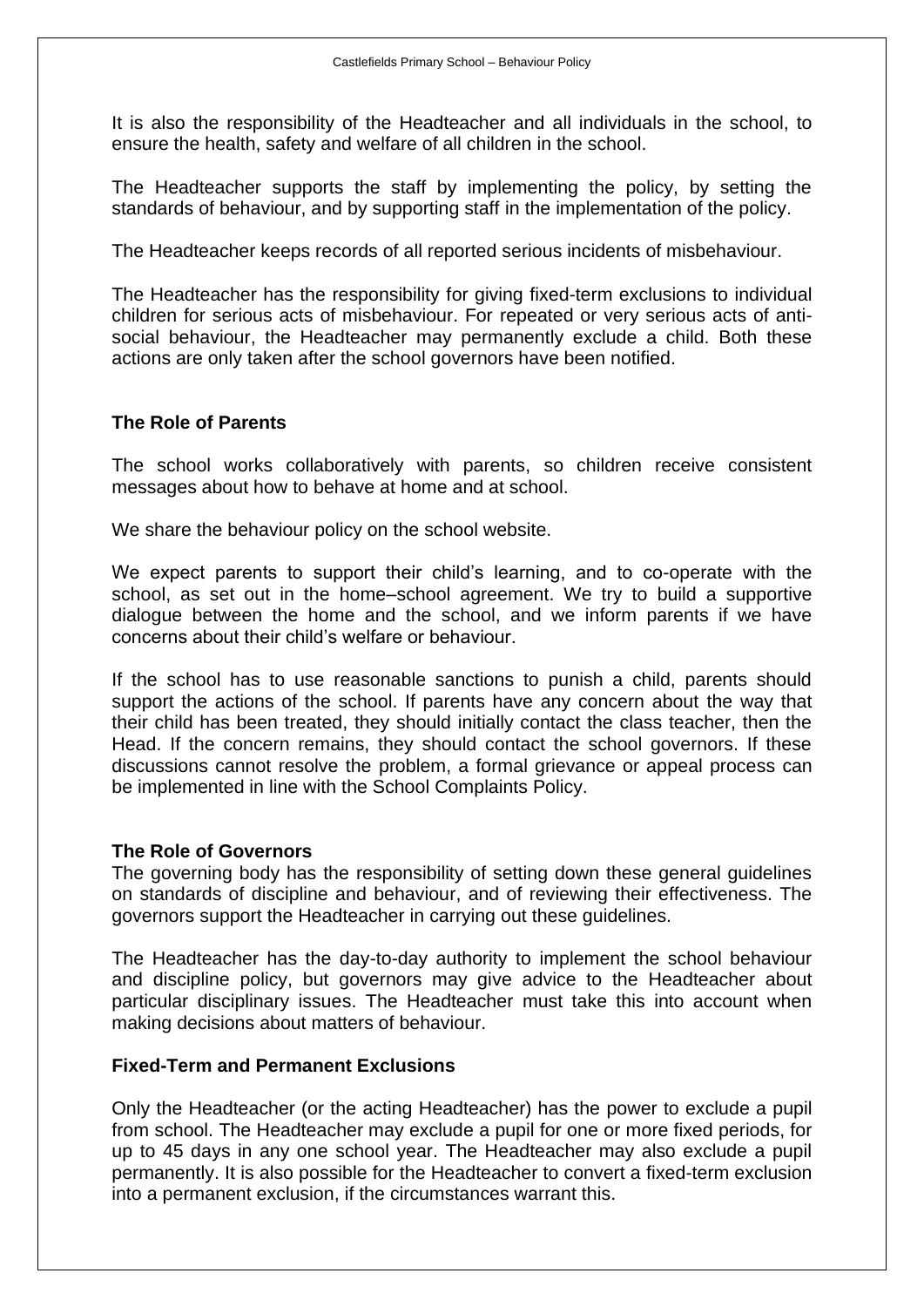If the Headteacher excludes a pupil, s/he informs the parents immediately, giving reasons for the exclusion. At the same time, the Headteacher makes it clear to the parents that they can, if they wish, appeal against the decision to the governing body. The school informs the parents how to make any such appeal.

The Headteacher informs the LA, TrustEd, the Executive Headteacher and the governing body about any permanent exclusion, and about any fixed-term exclusions.

The governing body itself cannot either exclude a pupil or extend the exclusion period made by the Headteacher.

The governing body has a discipline committee which is made up of between three and five members. This committee considers any exclusion appeals on behalf of the governors.

When an appeals panel meets to consider an exclusion, they consider the circumstances in which the pupil was excluded, consider any representation by parents and the LEA, and consider whether the pupil should be reinstated and any adjustments that need to be made to re-introduce the pupil into school.

If the governors' appeals panel decides that a pupil should be reinstated, the Headteacher must comply with this ruling.

#### **Review**

The governing body reviews this policy every year in consultation with staff. The governors may, however, review the policy earlier than this, if the government introduces new regulations, or if the governing body receives recommendations on how the policy might be improved.

**Appendix 1 = School Rules Appendix 2 = Homeschool Agreement**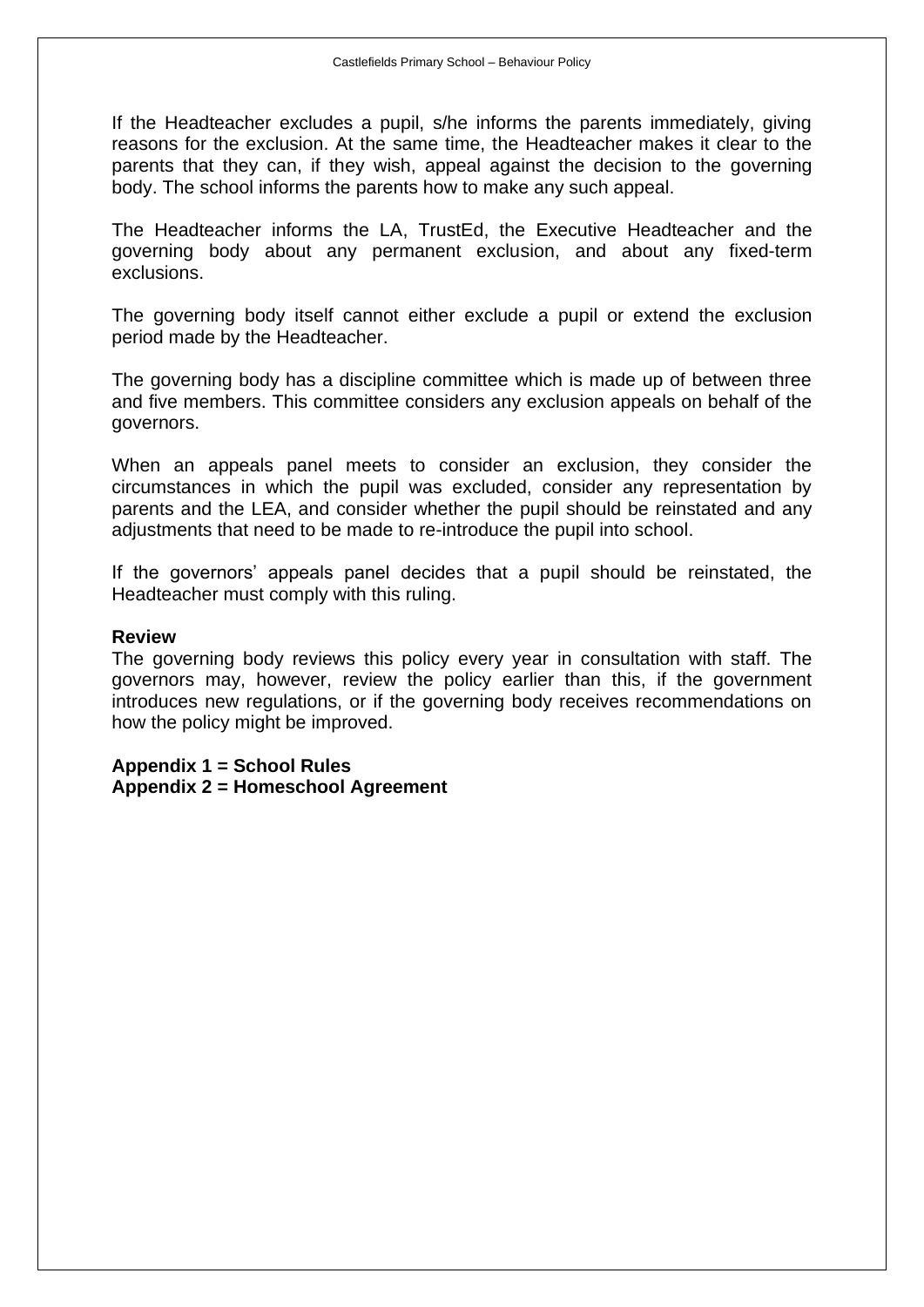#### **Appendix 1 – School Rules**

#### **RESPECT**

#### **Treat each other – both children and adults as we would like to be treated ourselves**

#### **Castlefields Promises**

- **1. We will always be kind to everyone.**
- **2. We will always listen when the teachers and others are talking.**
- **3. We will always walk sensibly and quietly around school.**
- **4. We will always try our best and make sure our work is neat.**
- **5. We will always respect personal and school property.**
- **6. We will only talk when we need to and use our classroom voices.**
- **7. We will always use appropriate language and actions with each other.**

#### **Rewards at Castlefields**

**Rewards are given if you follow the Castlefields promises!**

- **A smile**
- **Verbal praise**
- **Stickers and stars**
- **Headteacher's Awards**
- **Lunchtime awards**
- **Sports superstar awards**
- **House points for you and your house, with termly rewards**
- **Earn a privilege, such as being a monitor**

#### **WE WANT TO CATCH YOU BEING GOOD!!!**